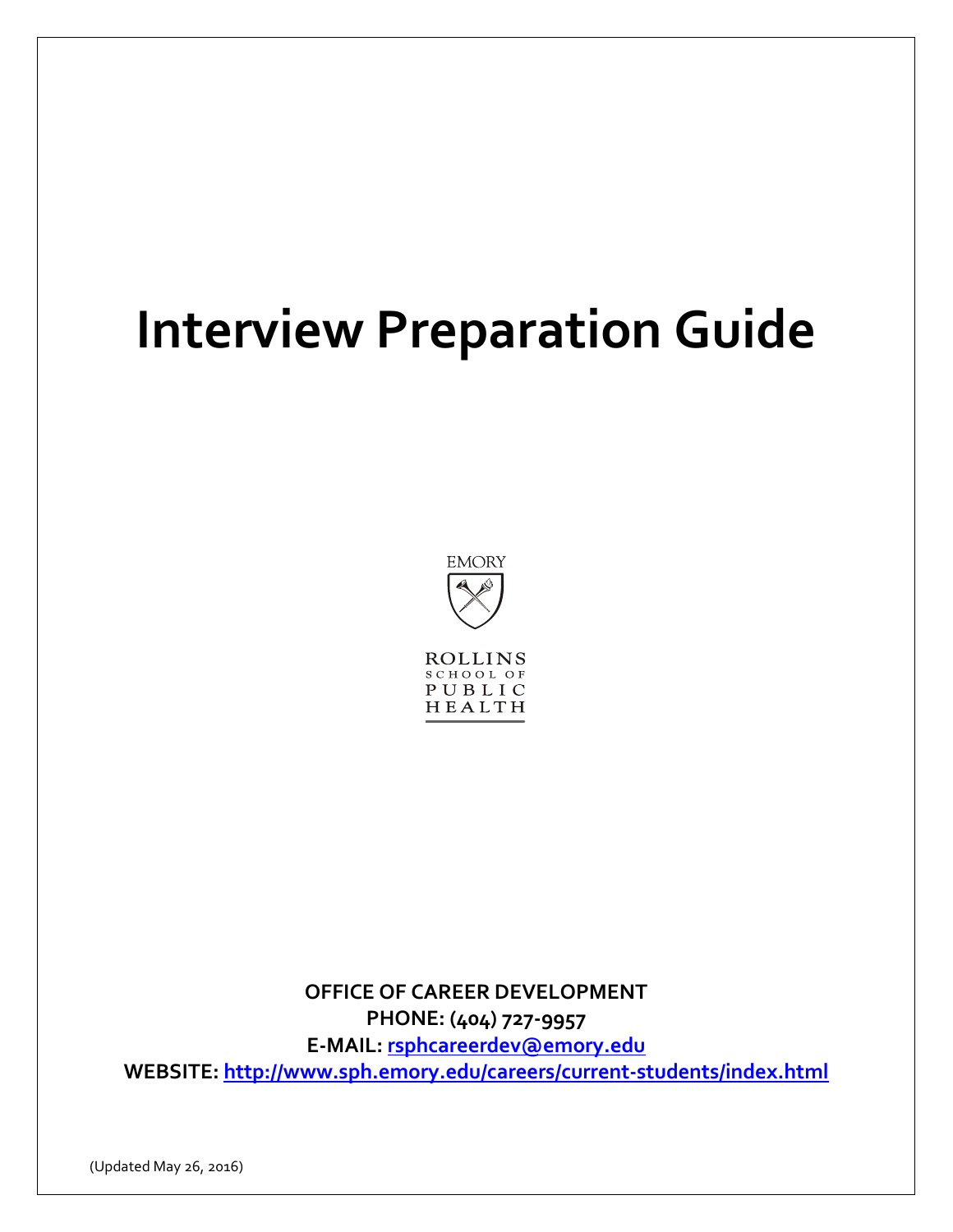# **TABLE OF CONTENTS**

| L.           | <b>WHAT IS AN INTERVIEW?</b>                            | 3              |
|--------------|---------------------------------------------------------|----------------|
| II.          | <b>INTERVIEW FORMATS</b>                                | 3              |
| III.         | <b>INFORMATIONAL INTERVIEWS</b>                         | 4              |
|              | IV. SAMPLE LETTER REQUESTING AN INFORMATIONAL INTERVIEW | 5              |
| V.           | <b>INTERVIEW ATTIRE</b>                                 | 6              |
|              | VI. INTERVIEW KNOCK-OUT FACTORS                         | $\overline{7}$ |
|              | <b>VII. THE INTERVIEW PROCESS</b>                       | $\overline{7}$ |
|              | VIII. TRADITIONAL/SELF-AWARENESS INTERVIEW QUESTIONS    | 8              |
|              | IX. BEHAVIORAL-BASED INTERVIEW QUESTIONS                | 9              |
| $\mathsf{X}$ | UTILIZING THE S.T.A.R. METHOD                           | 9              |
|              | XI. APPLICANT QUESTIONING                               | 10             |
|              | XII. TIPS FOR BEFORE, DURING, AND AFTER THE INTERVIEW   | 11             |
|              | XIII. A NOTE ON THANK YOU NOTES                         | 11             |
|              | <b>XIV. PHONE INTERVIEWS</b>                            | 12             |
|              | <b>XV. SKYPE INTERVIEWS</b>                             | 13             |
|              | XVI. SPECIAL TIPS FOR INTERNATIONAL STUDENTS            | 14             |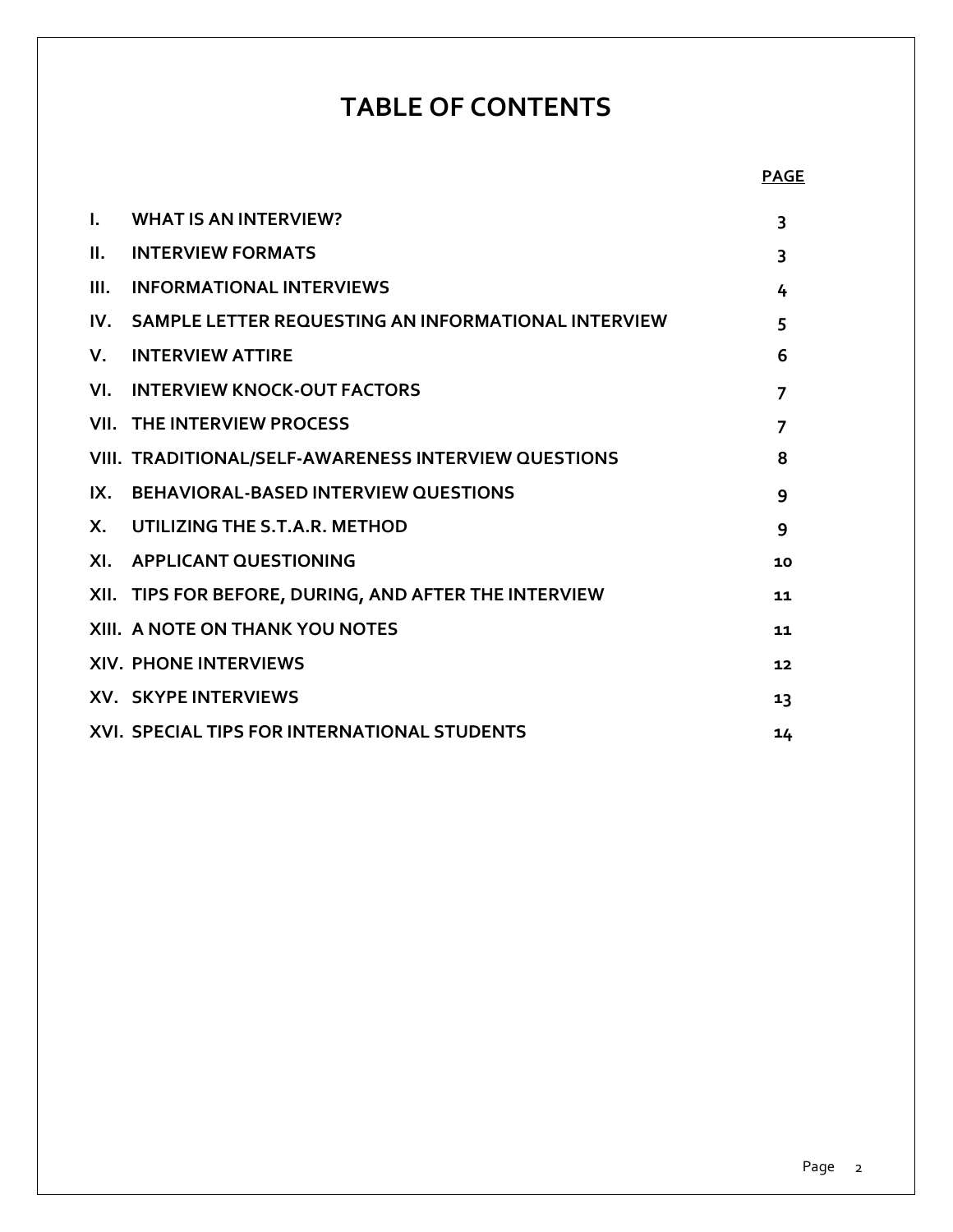#### **WHAT IS AN INTERVIEW?**

An interview is a meeting between an employer and candidate, or prospective employee, to determine if the candidate matches the desired skills and credentials for a given position or for an organization as a whole. Interviews are also used to assess whether a candidate's personality would be a good fit with the "culture" of an organization and to ascertain a candidate's career goals. Throughout the course of an interview, a recruiter ultimately seeks to determine:

- $\triangleright$  what a job candidate wants,
- $\triangleright$  whether the person can and will perform the job to their satisfaction, and
- $\triangleright$  whether the candidate will be compatible with the existing team.

#### **INTERVIEW FORMATS**

There are many different interview formats used in the United States, but overall, there is a similar pattern and a shared set of cultural expectations involved. Below is a summary of each interview type.

*Informational Interview –* Informational interviews are sought not to obtain a job, but rather to learn more about a field or company and to build your network of contacts. Further information for *informational interviews* is on Page 4.

*Screening* – A screening interview is sometimes conducted for available positions. This interview is typically done by a member of Human Resources. It may be conducted in person or more often over the phone, and is used to determine if you meet the *minimum* requirements listed for the job or internship.

*One-on-One* – This is the type of interview with which most people are familiar. It is typically conducted by the person authorized to do the hiring, called the hiring manager. This first interview will assess your skills and your knowledge as they relate to the job.

*Panel* – A panel interview differs from a one-on-one interview in that instead of speaking to one person, you'll be speaking to two or more individuals at the same time. The interviewers often represent various departments or levels within the organization. In this situation, keep in mind that you should respond to the person asking the question, but that it's completely appropriate to maintain eye contact with all members of the panel.

*Round Robin* – Round robin interviews, like panel interviews, involve several interviewers, but instead of meeting them all at once, you will move from interviewer to interviewer. It's therefore ok to ask some of the same questions of different interviewers to hear their different perspectives.

*Peer Group* – A peer group interview is often included as part of a round robin interview, so that you will have the opportunity to meet with some of your potential coworkers. These individuals will evaluate you on your "fit" with the existing team. This is a great opportunity to learn about the culture of an organization and the work environment from a group of your potential peers.

*Meal* – In business environments, job candidates are sometimes invited to either a preliminary or a follow-up interview involving a meal or social event. This interview is designed to assess how you handle yourself in a social situation. It's important that you carry yourself professionally and have excellent table manners even if the event is considered casual. If it's a sit-down dinner, you should select your meal carefully. And always stay away from alcohol even if others are partaking!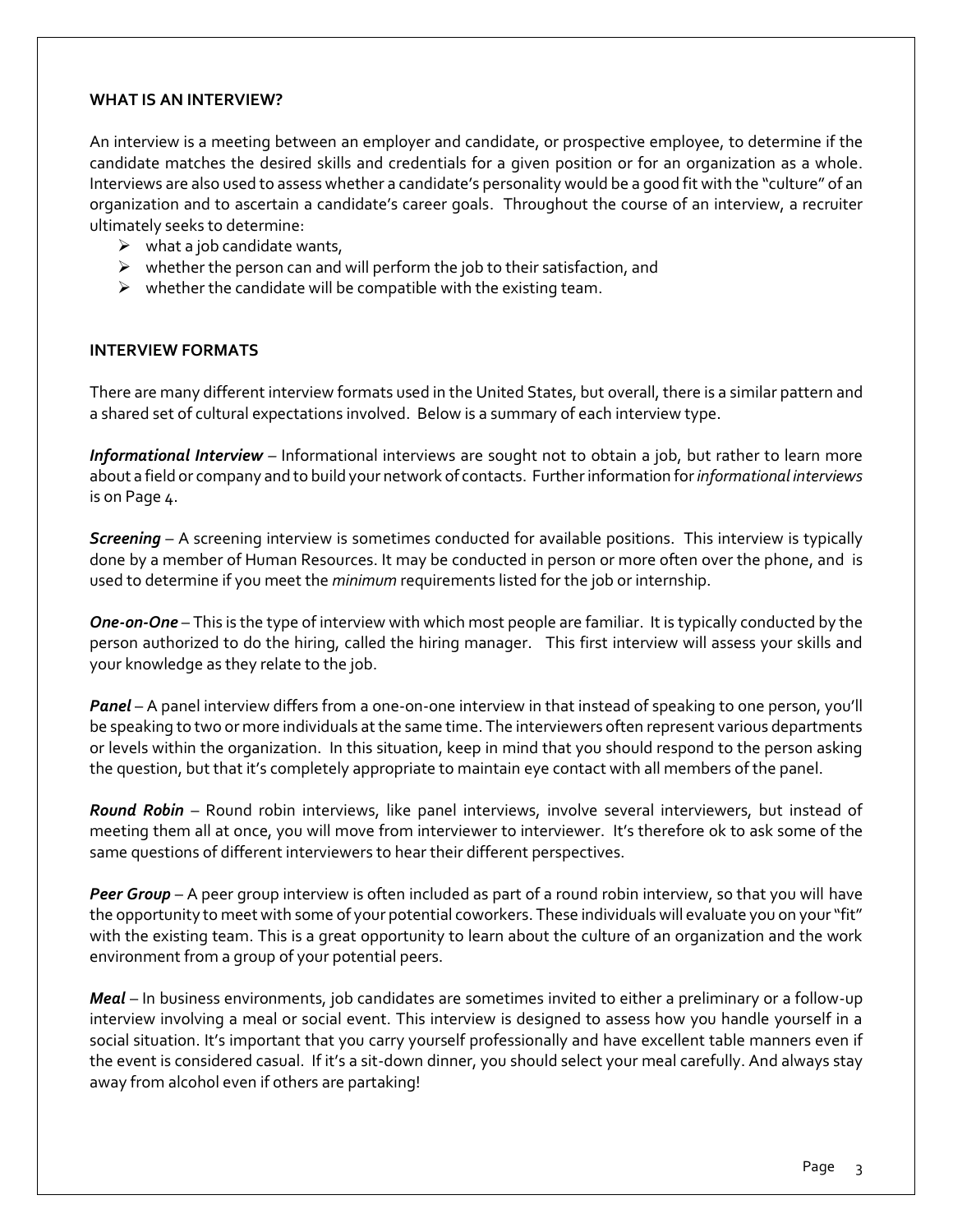*Campus Recruitment –* On-campus interviews are scheduled through the Office of Career Services and are held on campus, but otherwise are the same as other forms of interviews. This interview generally serves as a first or screening interview, leading to a second onsite interview should you impress the recruiters. Please review our [On-Campus Interview Policies and Procedures.](http://devsite.sph.emory.edu/CAREER/interviewpandp_content.htm)

*Follow-up* – Some positions require more than one interview. A follow-up interview is often similar to an initial interview, whatever the style, but usually longer. It can be  $\frac{1}{2}$  to two full days. You might have several one-onone interviews, or a combination of one-on-one and panel interviews. Lunch or dinner is often a part of the second interview process. You will probably meet your immediate supervisor, human resource professionals and coworkers. You might also meet with higher level members of the organization.

## **INFORMATIONAL INTERVIEWS**

#### *Why conduct an informational interview?*

Informational interviews can be considered a cross between networking and interviewing. Unlike networking, you will have a scheduled meeting with someone. But unlike job interviewing, you will initiate the meeting (rather than the employer), and the purpose is not to get a job – the purpose is to learn more about a given field or profession, and how to best prepare to market yourself and to develop the skills needed to succeed.

There are several good reasons to conduct informational interviews, including:

- $\checkmark$  To explore careers and clarify your career goal
- $\checkmark$  To expand your professional network
- $\checkmark$  To build confidence for your job interviews by practicing discussing your skills and responding to questions in a low-stress environment
- $\checkmark$  To access the most up-to-date career information, such as industry trends, company needs, and desired skill sets
- $\checkmark$  To identify your professional strengths and weaknesses, including having your resume reviewed

Studies indicate that "informal contacts," such as those made through informational interviews, account for almost 75% of all successful job searches. That's why informational interviewing is the ultimate networking technique.

#### *Steps in conducting an informational interview*

- 1. Identify a position/field of interest to you
- 2. Identify potential contacts for interviews through professors, colleagues and others you know in classes, conferences, meetings, etc. and set up appointments. Start with the people you already know. Then search other resources such as professional organization directories and websites.
- 3. Always be polite in introducing yourself send a cover letter explaining why you are writing and asking for a few moments of their time. Remember to include a statement asking that if they don't have time to talk, if they can refer you to someone else who might be of assistance. Your letter should include:
	- A brief introduction about yourself
	- Why you are writing to this individual
	- A brief statement of your interests or experiences in the person's field, organization or location
	- Why you would like to meet/talk. Be straightforward in explaining why you are seeking information and/or advice from him/her.
	- The last paragraph of the letter should always include a sentence about how and when you will contact this person again.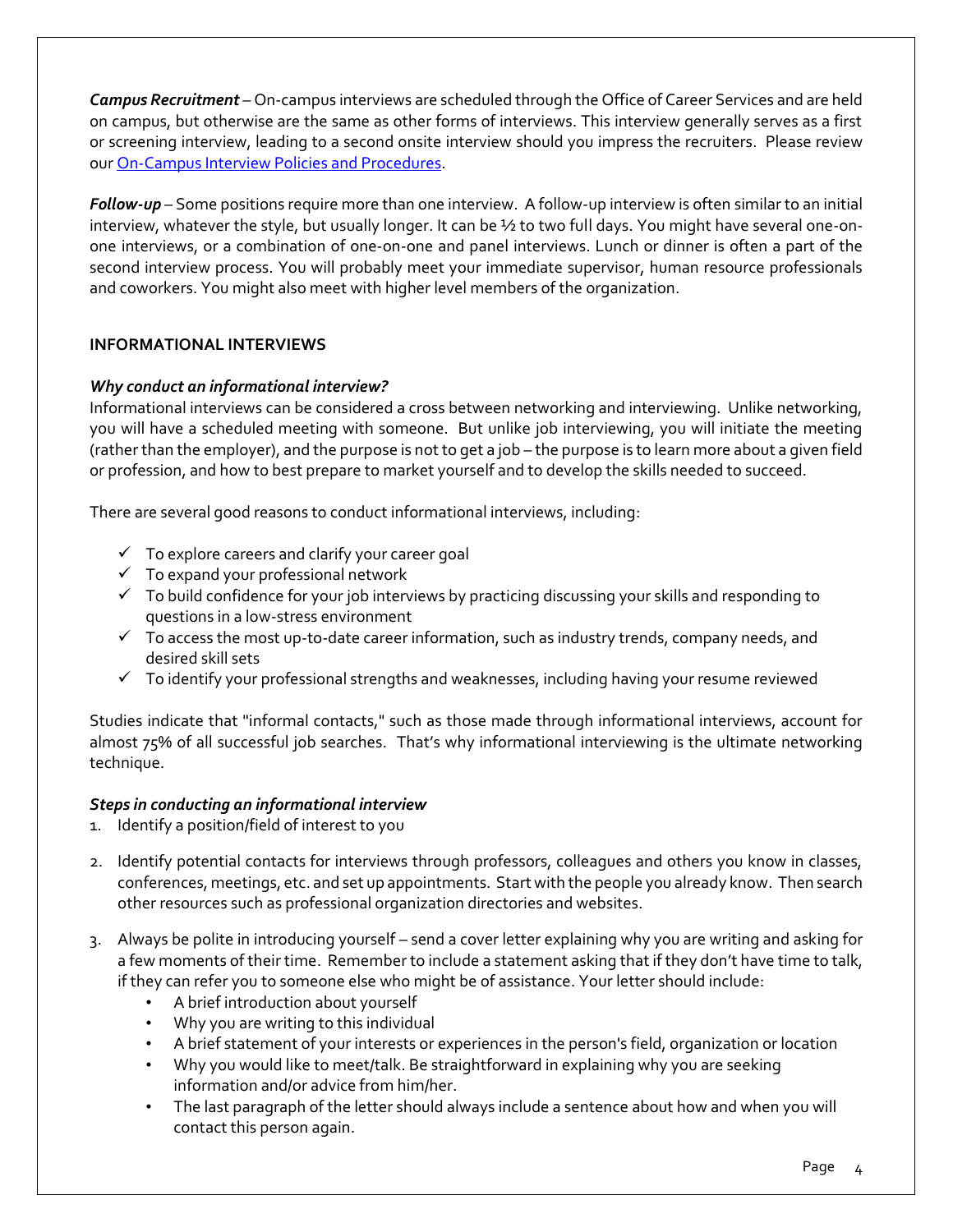Most of the time, your prospective interviewee will be more than willing to take 20-30 minutes to answer your questions. Sometimes the person will want to talk over the phone, but often he or she will invite you to his or her workplace. If you can, choose to visit his/her workplace because you'll learn more and make a stronger connection with the person.

#### **Sample Letter Requesting an Informational Interview**

*April 20, 2007*

*John Doe American Cancer Society 1599 Clifton Road Atlanta, GA 30329* 

*Dear Mr. Doe:* 

*I am a graduate student at Emory University's Rollins School of Public Health. I plan to graduate with a Master of Public Health in behavioral science and health education in May, and have focused much of my studies on examining behavioral risk factors for cancer. Last summer, I held an internship in the Division of Cancer Prevention and Control at the CDC, where I engaged in research on the relationships between nutrition, physical activity, and cancer prevention.*

*Due to my interests in cancer prevention and control, I would appreciate the opportunity to meet with you briefly to discuss your career path and outlook on the field. I would also enjoy hearing about the challenges you face in your position, as well as strategies that you have found to be effective in your work and the skills you think are necessary to succeed. I am especially interested in your views regarding the potential impact of current research findings in the areas of obesity and physical activity to the future of cancer prevention efforts. Any further insights you have would be greatly appreciated.*

*Attached please find my resume for more information on my background. I will contact your office next week to see if there might be a mutually convenient time for us to meet. If you are unable to assist me at this time, perhaps you could suggest a colleague who might be able to answer my questions. I can be reached by phone at (404)555-3333 or by email at [sstudent@sph.emory.edu.](mailto:jelowy78@yahoo.com) Thank you in advance for your help.*

*Sincerely,* 

*Suzanna Student*

4. Be prepared! Research the organization and the person with whom you'll be speaking. The more you know, the better you'll be able to formulate questions pertaining to the organization and job. The more knowledge you have, the more confident you will feel about your ability to communicate effectively.

Potential questions include:

- $\triangleright$  How would you describe the work environment/corporate culture?
- $\triangleright$  What kind of experiences paid or unpaid would you encourage people to have when pursuing a career in your field?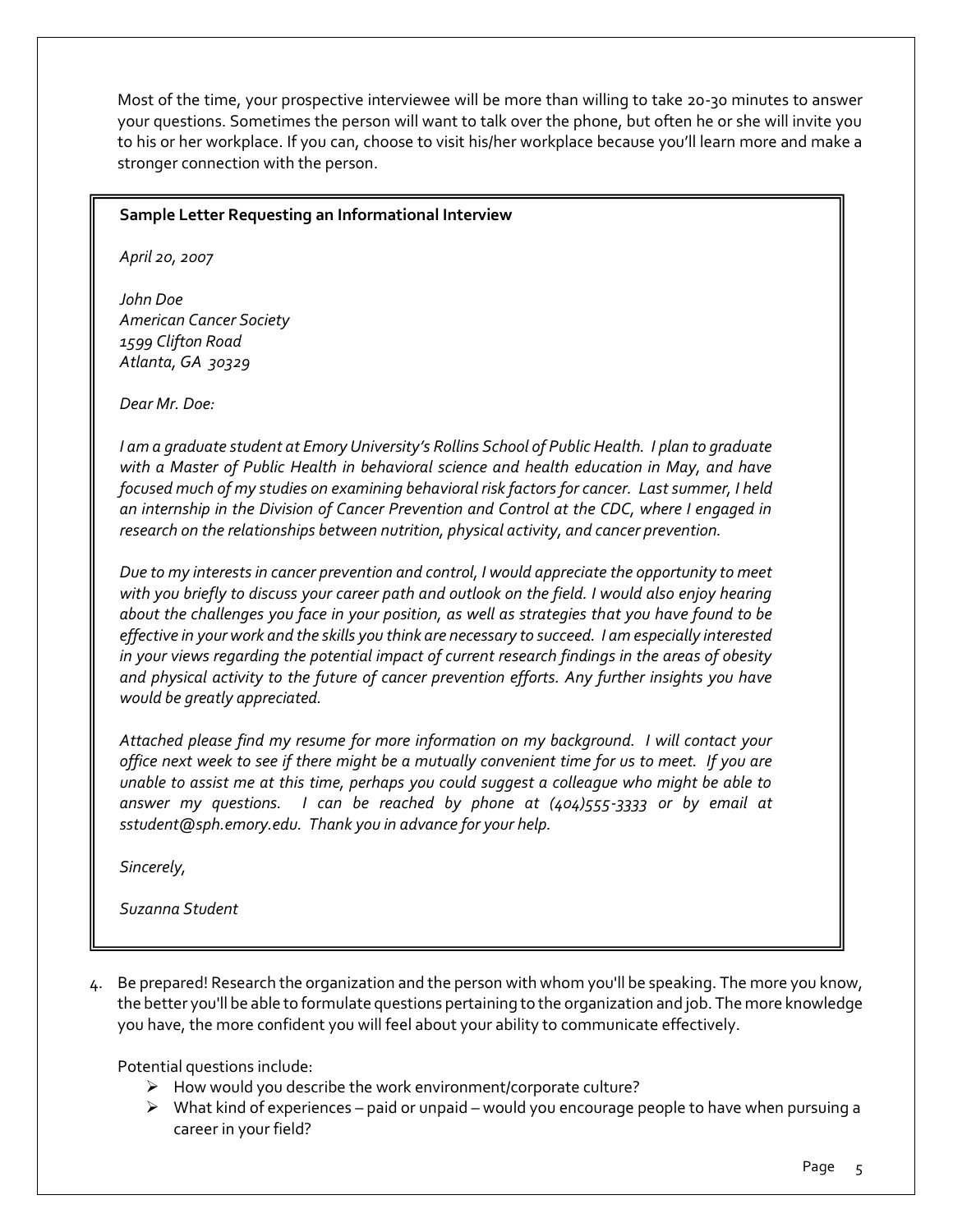- $\triangleright$  What educational preparation do you recommend?
- What types of strategies are important for success in your field?
- $\triangleright$  What is the most effective job search method in your industry?
- $\triangleright$  What are typical entry-level job types, titles and functions?
- $\triangleright$  What skills/characteristics do you think contribute to success in this field?
- $\triangleright$  What helped or led you to get into this line of work?
- $\triangleright$  Do you know of anyone who is also interested in [insert interest here]? Would it be alright for me to contact him/her?
- 5. Send a thank you note!

#### *Tips for success*

Don't mix informational interviewing with job seeking. Employers will grant informational interviews when they firmly trust that you will not hit them up for a job. The minute you begin trying to get a job, the employer will feel misled.

Should you discover a job that you do want to apply for during the course of the interview, wait until the informational interview is over. The next day, call the employer and tell your contact that the informational interview not only confirmed your interest in the field, but also made you aware of a position for which you would like to formally apply.

Whether it turns out you are interested in the company/field or not, always be sure to send a thank you note.

#### **INTERVIEW ATTIRE**

When going on an interview, whether informational or for a position, you should dress professionally. This also applies for attending any events where you may be networking with those in your field.

Dressing nicely and appropriately is a compliment to the person you meet and shows that you take the interview seriously. If in doubt, err on the side of dressing better than you think might be necessary. Even if you are aware that employees of an organization dress casually on the job, dress up for the interview unless you are specifically told otherwise by the employer.

Attire should be conservative, meaning neat, clean, and understated. Clothing should be fresh and pressed. A two-piece matched suit in a dark color such as navy blue is always the best and safest choice. Do not wear anything too tight or low-cut.

Here are more things to remember:

- $\triangleright$  Shoes should not have scuffs, and heels should be low.
- $\triangleright$  For women, jewelry and makeup should be minimal.
- $\triangleright$  For men, no jewelry except watch and wedding ring (if applicable).
- $\triangleright$  Make sure that your briefcase or purse is not tattered and matches your clothing.
- $\triangleright$  Be sure not to put on too much perfume or aftershave. Your scent should not linger in their office!
- $\triangleright$  Gargle and brush your teeth.
- Use deodorant/antiperspirant.
- $\triangleright$  Fingernails should be clean and short. If using polish, choose a neutral or clear color.
- $\triangleright$  Hair should be combed and neat. Be careful not to play with you hair during the interview.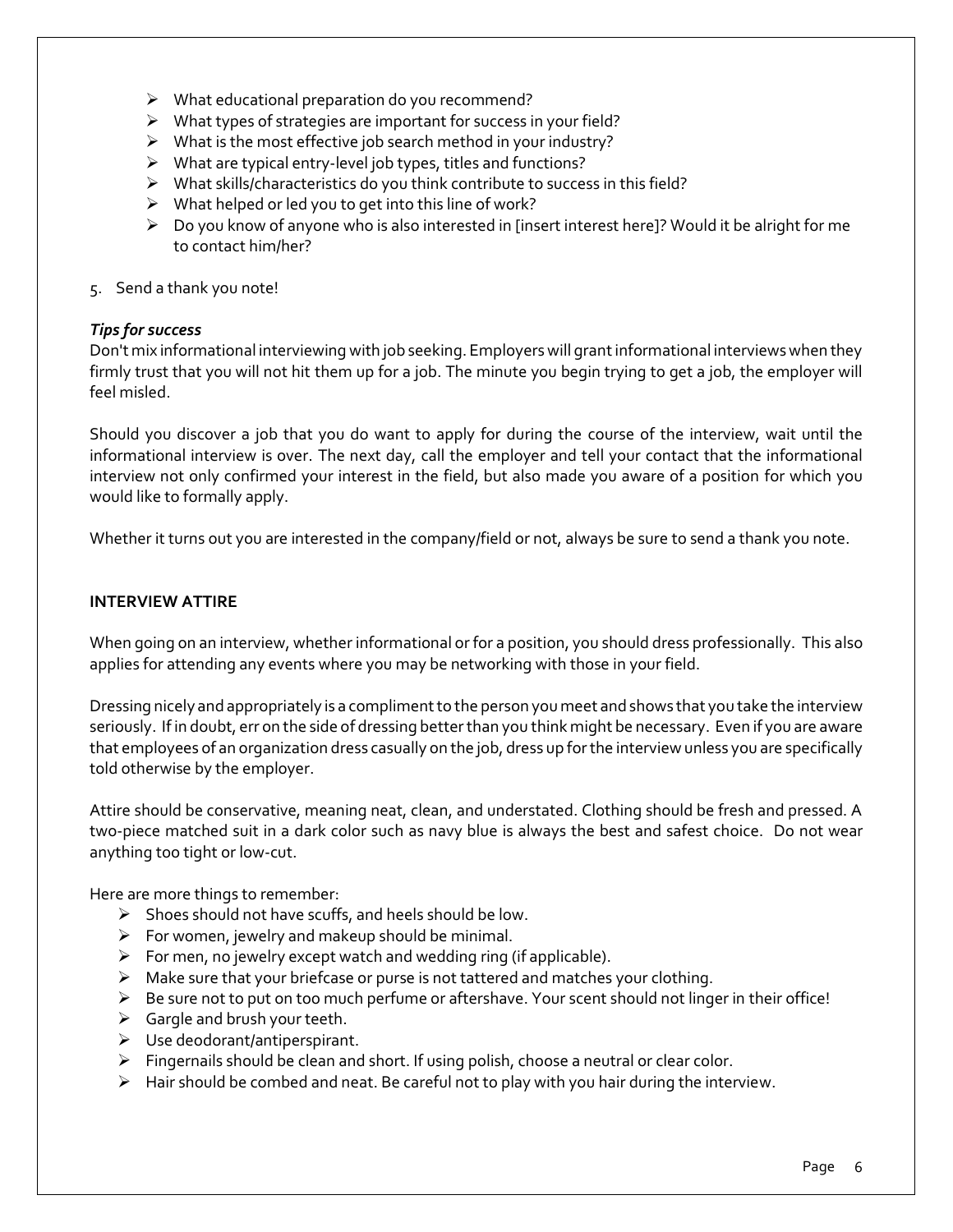The Office of Career Services is happy to review your resume attire to determine its appropriateness. Please schedule an appointment with us in advance, and either wear or bring in your clothing.

#### **INTERVIEW KNOCK-OUT FACTORS**

- 1. Lack of knowledge or skills necessary to do the job not qualified
- 2. Poor personal appearance (makes a poor first impression)
- 3. Not prepared for the interview failure to conduct research on the company
- 4. No confidence or poise (fails to look the interviewer in the eye, no enthusiasm)
- 5. Unable to express ideas clearly (gives vague, evasive or no answer to questions)
- 6. Only interest in job is the amount of money the position pays
- 7. Poorly defined short (3-5 yrs) and/or long (5-10 yrs) term career goals
- 8. Asks few/poor questions about the job
- 9. Displays little or no real interest/enthusiasm in the company/field (job shopping)
- 10. Unhappy/ unpleasant personality (dislike former jobs, unhappy personal relationships, dissatisfaction with collegiate experience)

#### **THE INTERVIEW PROCESS**

#### *Stage 1: Greeting*

When you arrive, remember to be polite to everyone, even the person that greets you. The greeting includes meeting the interviewers and spending a few minutes developing rapport. When the interviewer approaches, you should stand, make eye contact, and smile while shaking hands. You should wait to take your seat until instructed to do so. Be aware that the interviewer(s) might engage you in a bit of small talk before getting down to the serious questions.

#### *Stage 2: Employer Questioning*

Employer questioning will take up the bulk of the interview time. This is when you will be asked questions about your background and experience, your past performance, and your interest in the position. Further explanation of these questions can be found on Page 8.

#### *Stage 3: Applicant Questioning*

After you are questioned, you will be asked if you have any questions. You should *always* have questions – it demonstrates your interest in the position and the research you've done in preparation for the interview. You should always close by asking about the next steps in the interview process.

#### *Stage 4: Closing*

At the close of the interview, it is appropriate to indicate your enthusiasm for the position and to request business cards from the interviewer(s) so that you may follow-up with a thank-you note. You should leave with another firm handshake and a smile.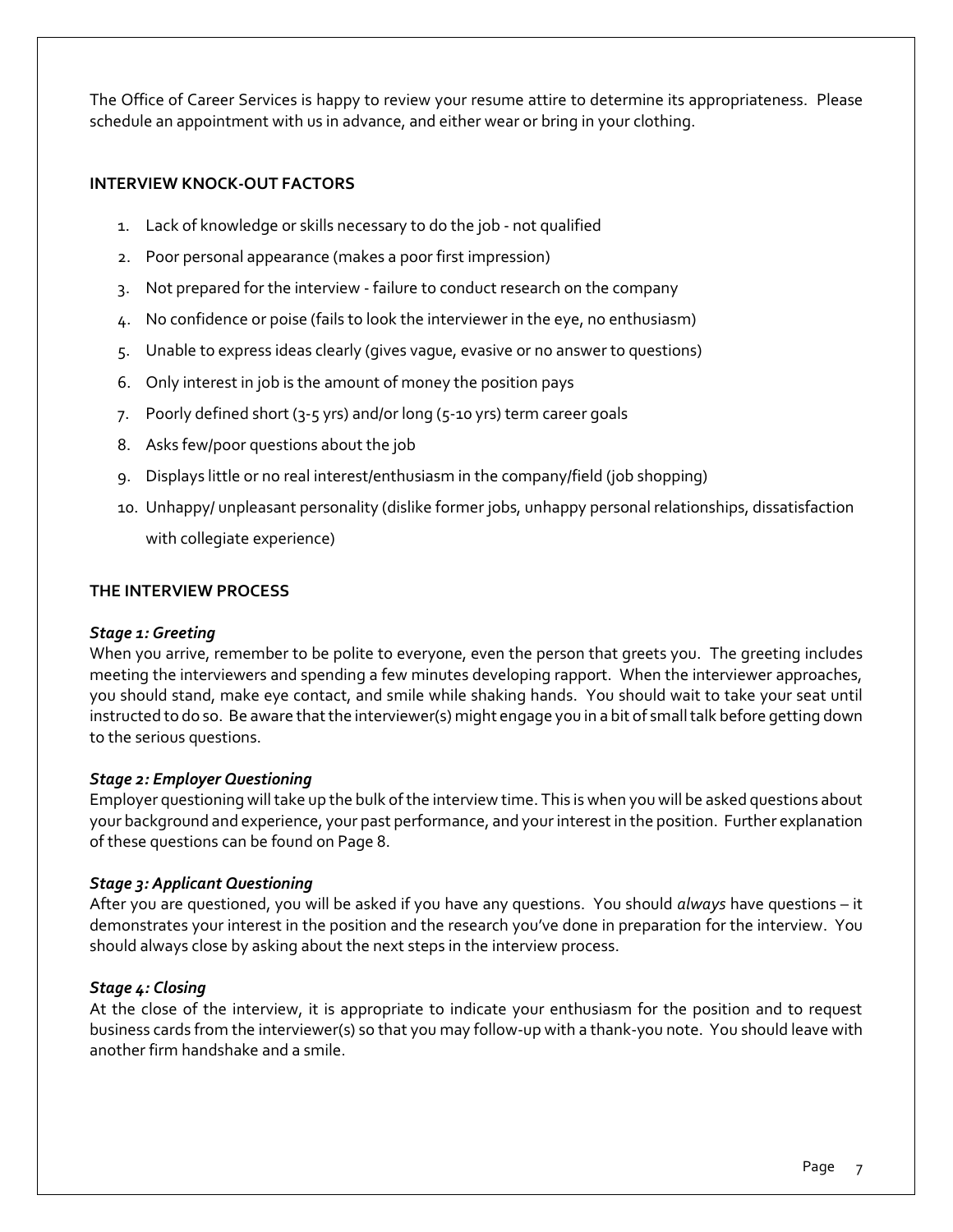#### **TRADITIONAL/SELF-AWARENESS INTERVIEW QUESTIONS**

Several questions will be asked of you that are geared towards getting to know you, your background and experiences, and your goals for the future. Be prepared to expand on any item on your resume involving your work experience, GPA, extracurricular involvement, etc.

The employer is looking for information on your skills, abilities and willingness to learn. Questions will focus on your past, present and future self. Even though some questions may be general, feel free to give answers with examples to illustrate your points.

Typically the interview will start with a question along the lines of "Tell me about yourself." This is not an opportunity to recite your entire autobiography, nor is it a time to just talk about your graduate school experience. Relate your professional life story to the interviewer in such a way that he or she comes to understand why you got to be there today.

Other typical questions you may receive include:

- $\triangleright$  Why did you choose to study public health?
- $\triangleright$  What is your greatest strength/weakness?
- $\triangleright$  What technical skills do you possess?
- $\triangleright$  What would your boss say about you?
- $\triangleright$  How do you like to be managed?
- $\triangleright$  How do you define success?
- $\triangleright$  What are your career goals?
- $\triangleright$  What do you like most/least about your current/previous job?

#### *Tips for answering sticky traditional interview questions*

*Strengths* – Focus on hard skills (these are objective, such as technical skills, vs. subjective, such as "hard worker"), and remember that you can provide more than one.

*Weaknesses* – Do not list anything that could impinge upon your job performance for the position at hand, and always state how you are addressing the weakness. Do not say that you have none – these questions are asked to assess your self-awareness. It is ok and appropriate to express a weakness as long as you are taking steps to improve in that area and it will not affect your job performance.

*How you like to be managed* – Keep the tone positive, stating what you do like instead of what you don't - e.g. "I prefer clear expectations and then the autonomy to carry out tasks" rather than "I don't like to be micromanaged."

*Career goals* – Make sure they relate to the job/organization at hand.

*Salary –* Do not provide a number if asked! Compensation issues should be delayed to the end of the interviewing cycle. Providing a salary requirement prior can reduce your negotiating power when considering an offer. If asked, here are some alternate options:

- $\triangleright$  You would be pleased with a salary commensurate with the skills you have to offer the organization.
- $\triangleright$  You need to learn more about the responsibilities the position entails.
- $\triangleright$  You need to do more research on salaries in the field and/or that part of the country.
- $\triangleright$  Your salary requirements would be dependent on several other aspects of the position, such as room for advancement, benefits package, etc.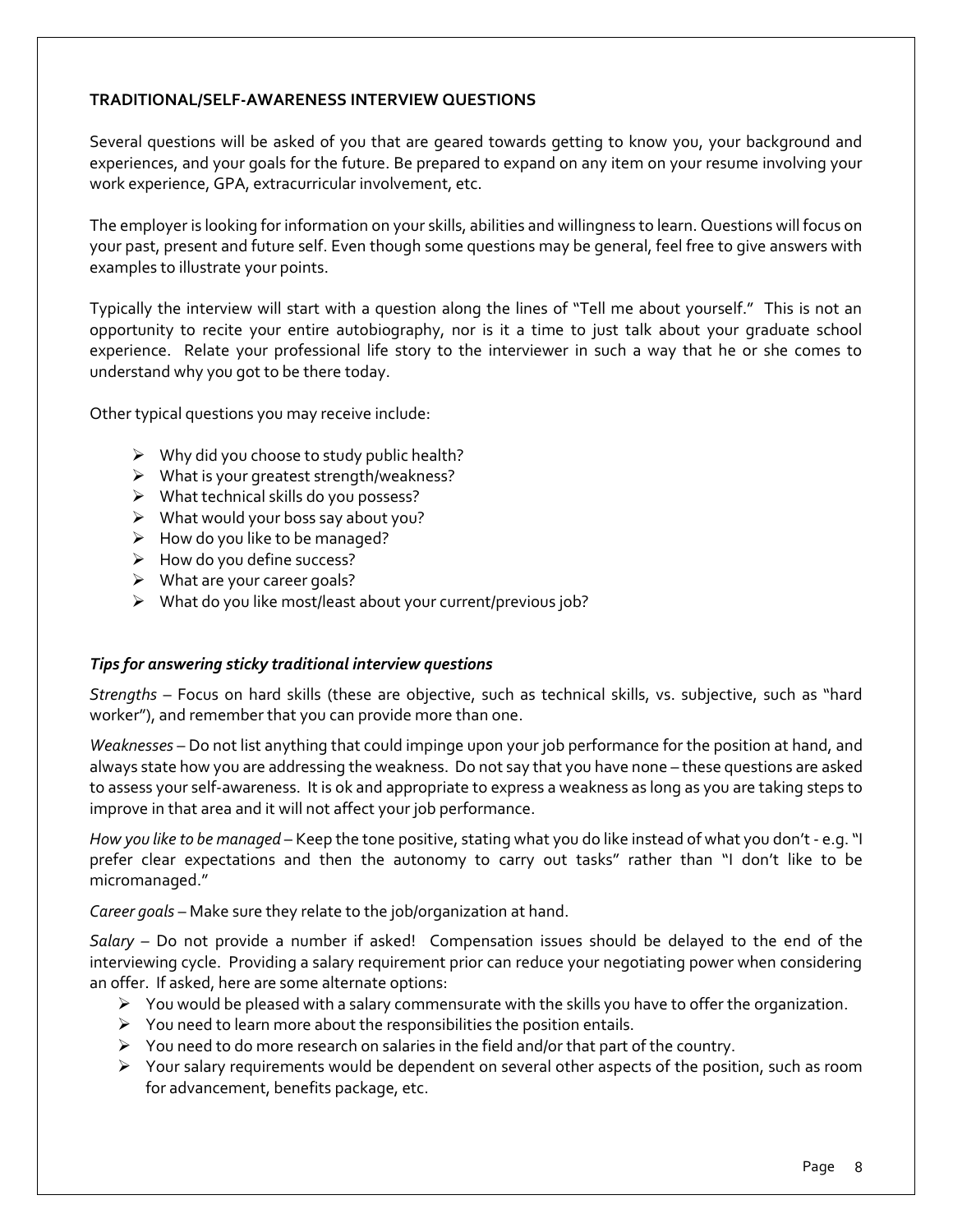#### **BEHAVIORAL-BASED INTERVIEW QUESTIONS**

Behavioral-based interview questions are becoming extremely popular, if not the norm. These questions typically begin with phrases such as "Tell me about a time…", "Give me a specific example of…", or "Describe a situation where…" They consist of very specific questions about past behavior, which are typically followed up with more probing questions. You will be asked in detail what you did, thought, and felt in key situations as if you were reliving them. This allows the interviewer to understand your thought processes and decision-making skills.

#### *Preparing for behavioral-based questions*

It is possible to prepare for these types of questions as they tend to center around several themes, including demonstrations of leadership/initiative, teamwork, dealing with conflict, failure, goal-setting, communication, analytical skills, creativity, decision making, flexibility, and commitment, to name a few. You should have examples demonstrating these qualities, and be sure to vary your examples (e.g. don't take them all from just one area of your life) and try to use fairly recent examples.

Prior to interviewing, review the position qualifications. Identify specific examples from your past experience that illustrate the skills or attributes required in the job description. For example, if the job description states that the employer is looking for someone with initiative, think of a situation from a previous job or school in which you demonstrated initiative. The most important part of your answer is the behaviors illustrated, not necessarily the result.

You might also want to think of three accomplishments you are proud of in general, as each example you come up with could easily answer any number of interview questions. For instance, your story about fundraising for your student organization might demonstrate motivating others, problem solving, leadership, and initiative. As a result, it could be used for any of these behavioral interview questions. With practice, you can learn to tailor a relatively small set of examples to respond to a number of different behavioral questions. Review your previous jobs, involvement in student organizations, roles on team projects, etc. to help you think of your examples or stories. Then practice telling them in a detailed but concise manner.

We advocate using the *S.T.A.R. Method* when framing your responses to behavioral-based interview questions. The *S.T.A.R. Method* is a way of answering resume-based interview questions that provides interviewers with clear, concrete and concise answers. Interview questions that are answered in the *S.T.A.R. Method* get to the heart of what a candidate ACTUALLY did in a previous work experience.

S.T.A.R. answers should typically be no more than 2 minutes long, and delivered with energy and enthusiasm about a real experience you have had (preference is to describe a work-related experience, but it does not have to be one, as long as it describes a relevant skill or behavior). You also need to practice your answers out loud, to ensure continuity and that you don't go over 2 minutes.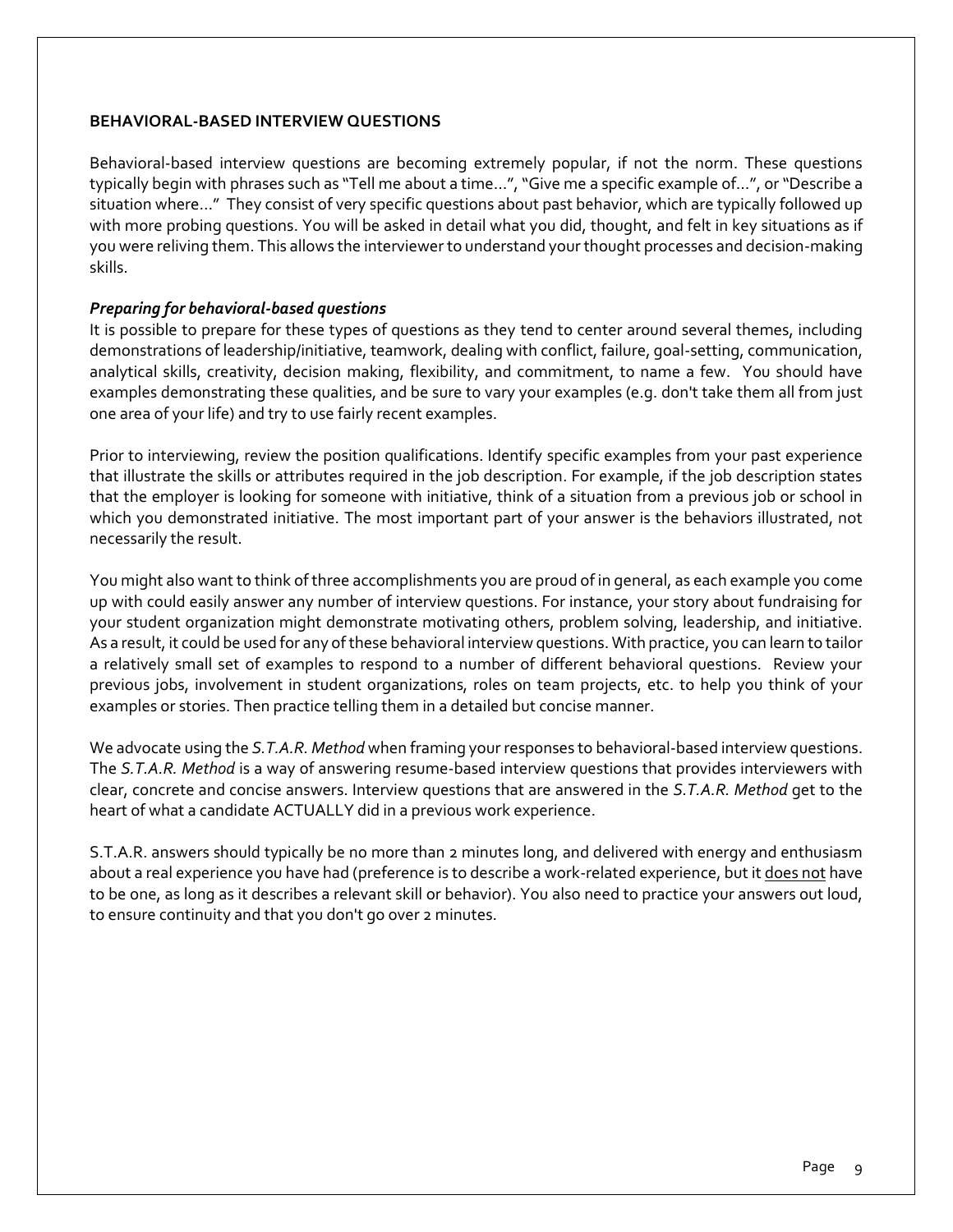Use the S.T.A.R. Method to frame your responses to most behavioral-based interview questions:

**Situation** - Describe the situation in detail while being concise and straightforward. Make sure to give enough detail so that the interviewer can understand the situation at hand. Pretend you're talking to a friend – don't start in the middle of the story. And don't assume they've read your resume.

**Task** - Detail what your task or obstacle was (even in a group setting).

**Action** - Detail what your actions were to complete the task or overcome the obstacle.

**Result** - Detail what the result of your action was and the outcome of the situation.

#### **Sample Response to a Behavioral-Based Question Using the STAR Method**

*Question: Tell me about a time when you had to work with someone difficult on a team and how you overcame that obstacle.*

*Situation – "I was assigned to work with a group of 4 other students on a project for my financial analysis class."*

*Task – "Our assignment was to conduct a cash flow analysis of a local clinic."*

*Action – "One of the group members failed to show up to our weekly meetings or respond to e-mails. Her part of the project was critical, and I could see that the other members were getting frustrated and stressed out.*

*First, I suggested that we as a group divide up her portion of the project. Although this resulted in extra work for all of us, the burden would not be as great that way. The next time I saw the group member in class, I approached her to ask her if everything was ok. "*

*Result – "It turned out that her car had broken down and she was dealing with an ill family member. I updated her on the progress of the team and offered to give her a ride to our next meeting. She seemed very appreciative and did start coming to our meetings thereafter. The other team members were understanding, and we ended up receiving an A on the assignment."*

#### *Examples of behavioral-based interview questions*

- $\triangleright$  Describe a time when you had to work with someone difficult on a team and how you overcame the obstacle.
- $\triangleright$  Give me an example of a time when you tried to accomplish something and failed. What did you learn?
- $\triangleright$  Describe a time when you set a goal and were able to meet it.
- $\triangleright$  Describe a time in which you had to conform to a policy with which you did not agree.
- $\triangleright$  Describe a time when you received negative feedback and how you handled it.

For more examples, simply search the internet for "behavioral based interview questions" and you will discover hundreds!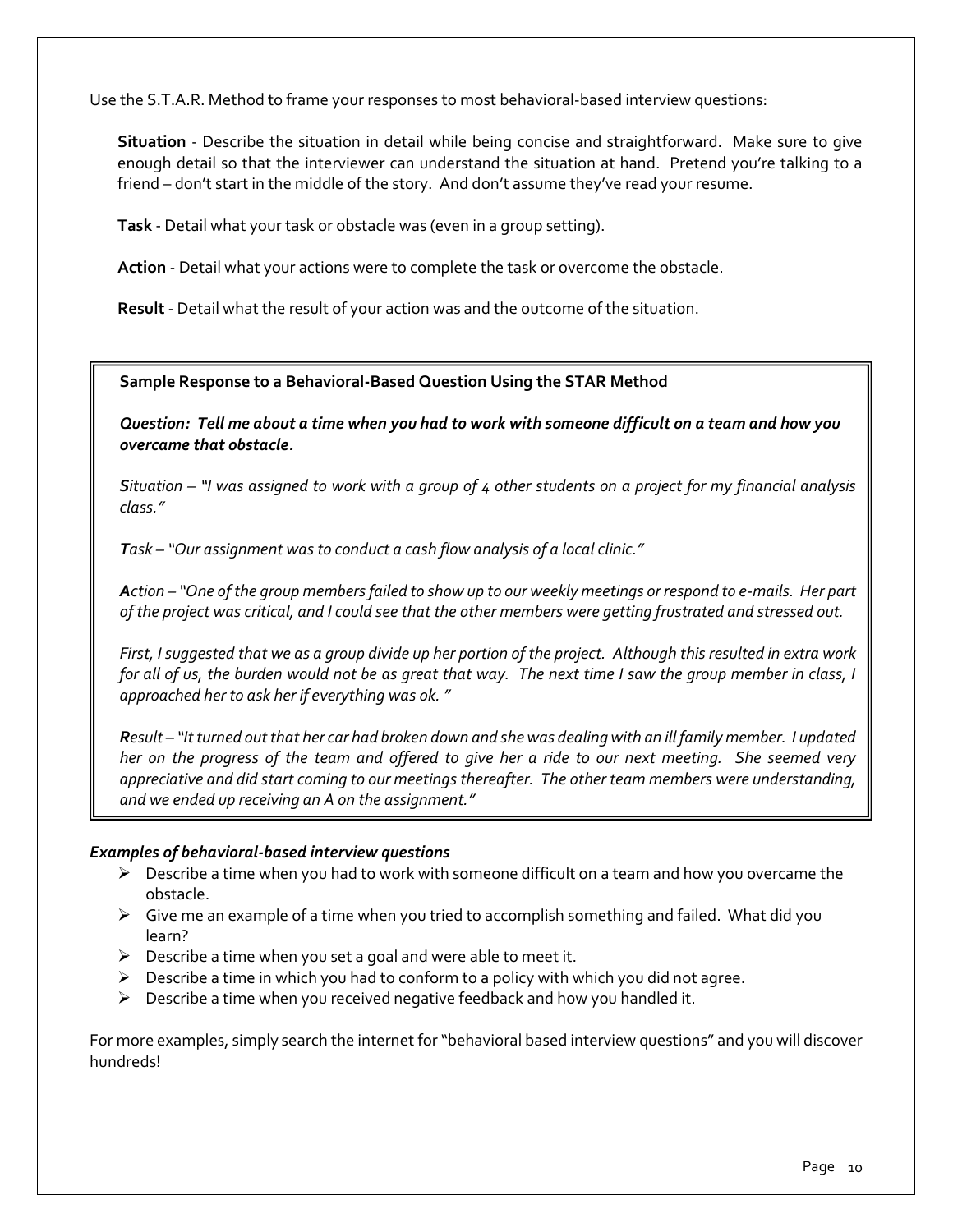#### **APPLICANT QUESTIONING**

It is critical that you have questions at the end of an interview, in order to demonstrate your interest. Below are some standard sample questions you may ask. It is a good idea to generate more targeted questions as you do your research on the organization and position.

#### *Sample Questions for the Hiring Manager:*

- $\triangleright$  What will be the priorities for the new hire in the first three months?
- $\triangleright$  Is this a new or existing position?
- What are some of the department's ongoing and anticipated special projects?
- $\triangleright$  Describe your ideal candidate.
- $\triangleright$  Describe a typical day.
- $\triangleright$  What do you expect to be the most challenging aspects of the position?
- $\triangleright$  What are the possibilities for professional growth and promotion?

#### *Sample Questions for Human Resources:*

- $\triangleright$  Are employees encouraged and given the opportunity to express their ideas and concerns?
- $\triangleright$  What do employees seem to like best and least about the company?
- $\triangleright$  What is the rate of employee turnover?
- $\triangleright$  How large is the department where the opening exists?
- $\triangleright$  Why is the position open?
- $\triangleright$  Does the job involve travel?
- $\triangleright$  What type of orientation or training do new employees receive?
- $\triangleright$  How often are performance reviews given?

#### **INTERVIEW TIPS**

*Tips for before the interview*

- $\checkmark$  Research the organization. This will help you formulate targeted questions to ask, and will prevent you from inquiring about easily discernible information.
- $\checkmark$  Research the interviewers, too! When scheduling an interview, ask for the names and roles of all the individuals with whom you'll be meeting/speaking. Use the internet to find out more about their role in the organization, areas of interest, publications, etc.
- $\checkmark$  Analyze your skills and how they relate to the job
- $\checkmark$  Rehearse answers
- $\checkmark$  Plan your attire
- $\checkmark$  Bring extra copies of your resume and a list of references in a professional-looking portfolio
- $\checkmark$  Focus on things you can control don't think of it as a competition, just focus on putting your best foot forward

#### *Tips for during the interview*

- $\checkmark$  Be positive and enthusiastic about the job!
- $V$  BE YOURSELF!!!
- $\checkmark$  Speak slowly and clearly and don't be afraid to pause for a moment to collect your thoughts.
- $\checkmark$  Do not use any negative language or say negative things about other people or previous positions.
- $\checkmark$  Be honest. Don't try to cover up mistakes focus on what you learned from them.
- $\checkmark$  Listen, and use body language to show interest.
- $\checkmark$  Smile, nod, and give nonverbal feedback to the interviewer.
- $\checkmark$  Ask intelligent questions that demonstrate the fact that you have done your research.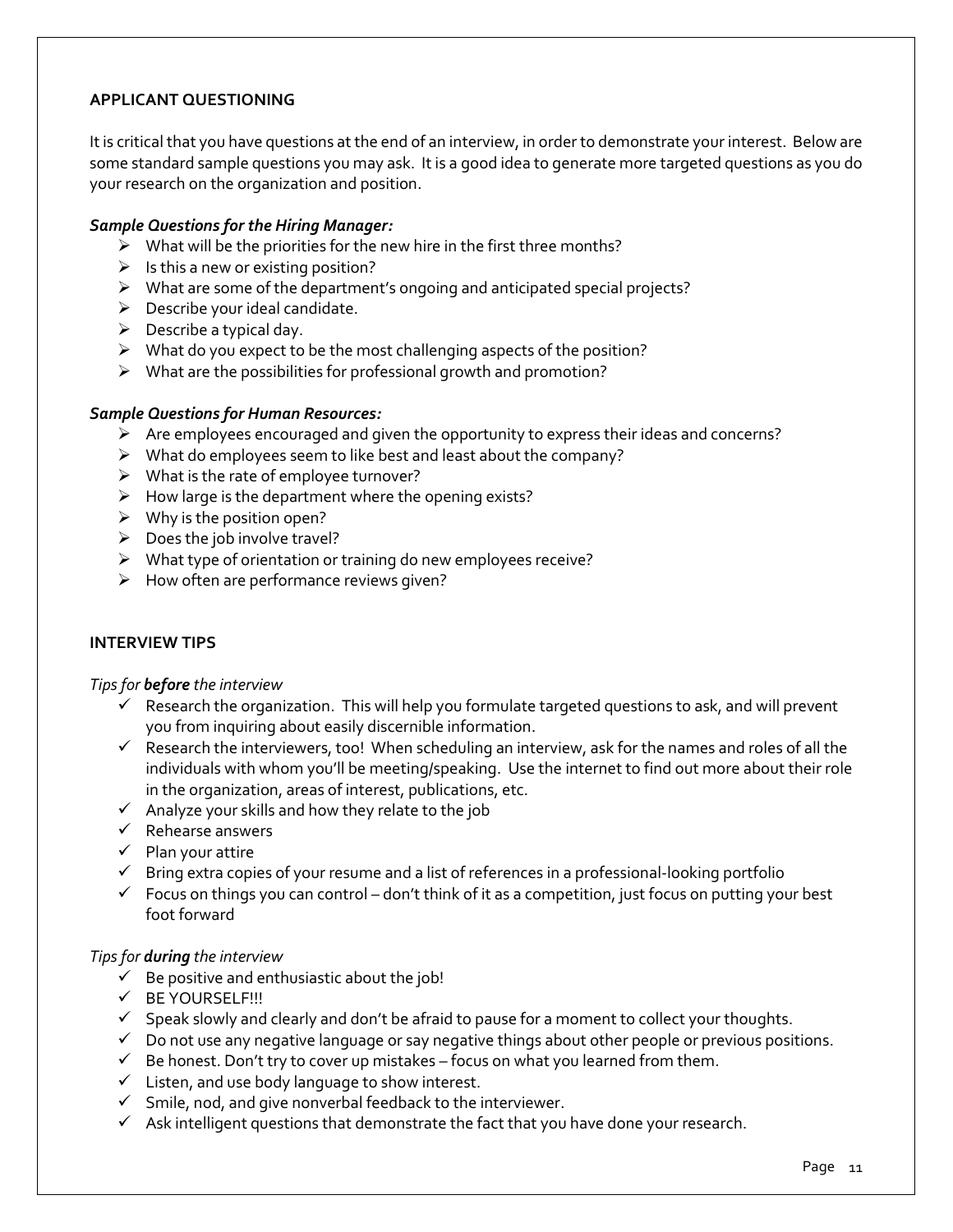- $\checkmark$  Do not ask about salary.
- $\checkmark$  Taking notes during an in-person is acceptable simply ask first if they mind. Notes can be especially useful if you have a poor memory, and can be used when preparing your thank you notes.

# *Tips for after the interview*

- $\checkmark$  Thank the interviewer and ask about the next step in the interview process
- $\checkmark$  Ask for business card so that you can send a thank you note
- $\checkmark$  Send the note via mail or e-mail within 24 hours
- $\checkmark$  Reflect on what went right and what went wrong during the interview write down notes for future reference

# **A NOTE ON THANK YOU NOTES**

Within 24 hours of an interview, you should send a thank you note to the interviewer(s). In the note, reinforce your interest in the position. Take the opportunity to highlight something that was positive from the interview, or restate something that you learned from the discussion.

E-mailed thank you notes are perfectly acceptable. Mailed thank you notes can be handwritten or typed. If a company is very conservative, typing the thank you note is a safer route. You can write to all the people with whom you interviewed, or you can identify the decision-maker and write to him or her, requesting that he or she share your thanks with the rest of the team. The latter is more pertinent to a second interview.

There are plenty of sample thank you letters on the internet. Just remember to keep it short and simple – one or two paragraphs in length.

#### **PHONE INTERVIEWS**

Often you will be faced with a phone interview as a screener to narrow the pool of applicants who will be invited for in-person interviews. While you're actively job searching, it's important to be prepared for a phone interview on a moment's notice. You never know when a recruiter or a networking contact might call and ask if you have a few minutes to talk. This also means that the greeting on your answering machine or voicemail should be professional – no music or silly messages.

Generally, the goal of a phone interview is to secure an in-person meeting. On occasion, you may end up interviewing solely via phone if you are being considered for an out-of-state or country position. Whenever possible, recruiters want to lay their eyes on you before rendering a final decision.

Prepare for a phone interview just as you would for a regular interview. Do not make the mistake of thinking that an interview is somehow less formal if you are on the phone. While you can wear your PJ's on the call, some candidates prefer to dress in professional attire so that they can "feel the part" and make sure that they project a professional image.

Make sure to speak slowly and enunciate. Watch your intonation and project enthusiasm. Smiling while on the phone can go a long way in demonstrating your eagerness for a position! Note that verbal tendencies such as saying "um" or "ah" are more noticeable on the phone, so try to keep them to a minimum. Don't feel you have to fill in the silences. If you've completed a response, but the interviewer hasn't asked his or her next question,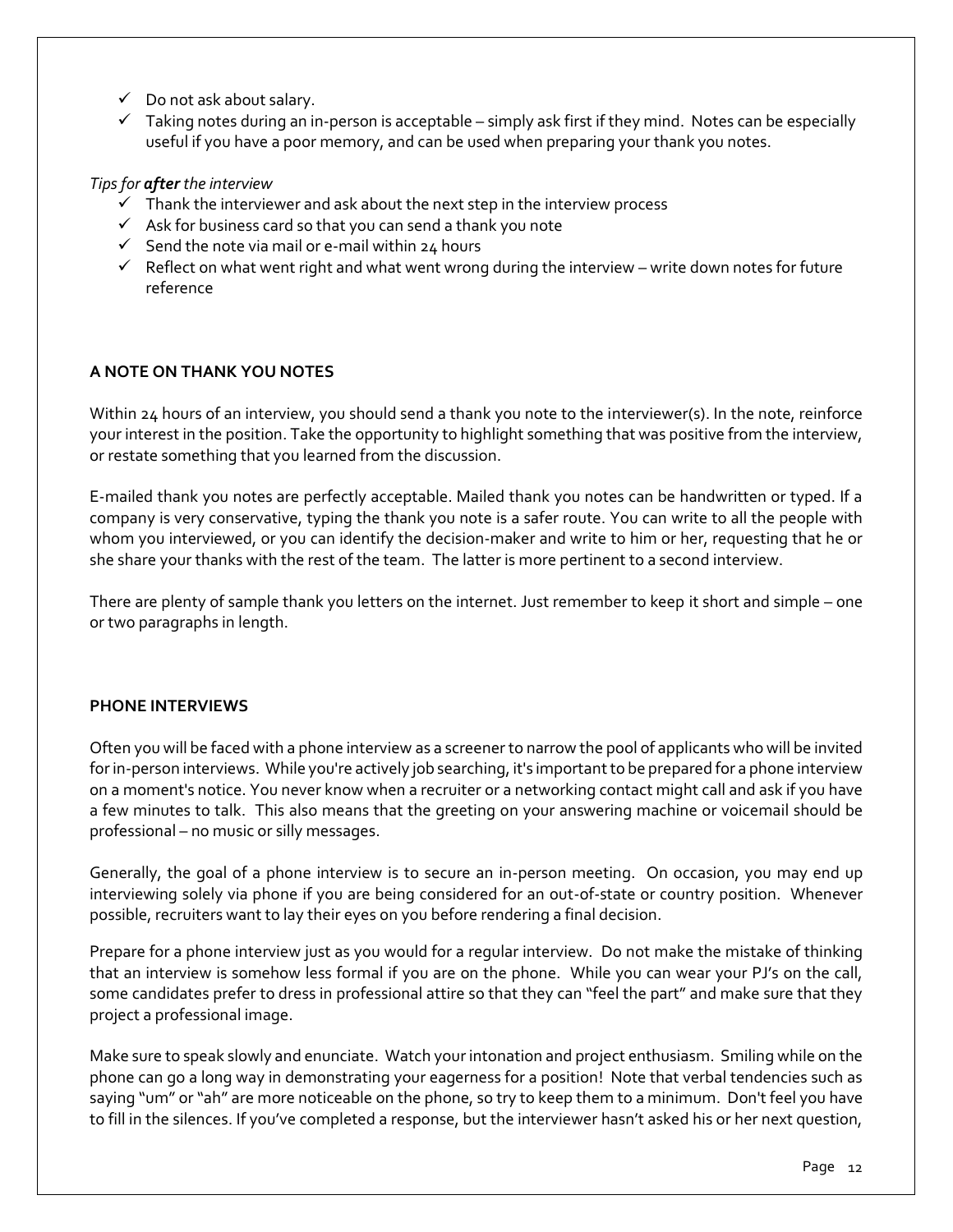don't start babbling just to fill in airtime. Also feel free to pause after a question is asked if you need time to think, just ask for a moment or rephrase the question asked. Career Services is happy to conduct a mock interview with you over the phone from a neighboring office if you wish to get feedback on how you portray yourself on the phone.

One advantage of a phone interview is that you can have notes spread out in front of you to jog your memory and can take copious notes as the interviewer talks – just be sure not to shuffle papers around audibly. It is preferable to take a phone interview on a land line if possible, to allow for better reception and a decreased chance of dropped calls. Make sure you are in a quiet room, removed from any possible interference, and do not eat or chew gum, although you may want a glass of water nearby.

When finishing up, be sure to get contact information for all interviewers so that you can follow up with a thankyou note. Re-affirm your qualifications and express your interest in the job and the organization. Ask about next steps and say you would appreciate the opportunity to talk about the position further in person, if appropriate.

#### **SKYPE INTERVIEWS**

Skype interviews are becoming more and more popular among employers. Skype interviews enable a more diverse pool of applicants and are very inexpensive to implement. It decreases the cost of traveling for interviewers and interviewees. While the interview can be conducted in the comforts of your own home, there are a few things to keep in mind to ensure a successful interview.

A Skype interview is no different from a phone interview and an in-person interview. Before scheduling Skype interviews, review your online presence. Make sure your profile picture and user name are professional. This will be the interviewer's first and sometimes last impression of you. Familiarize yourself with the Skype program prior to the interview. Always practice ahead of time with someone to work on speaking and looking right into the camera. This will also give you an opportunity to test your interview outfit and background, as they may read differently on screen.

Choosing an adequate location and adjusting environment settings are a must prior to your Skype interview. Search for a quiet room with little to no distraction at all and make sure to adjust the thermostat to a comfortable temperature. Also, make sure to test your equipment and connection ahead of time. Confirm that your environment and connections are appropriate and stable. Be sure to also test the microphone and webcam, so you may make volume and camera positioning adjustments ahead of time. If your built-in microphone creates echo, try an external microphone for better sound. Arrange your chair to create the optimal "screen-shot" of yourself, preferably with your head and shoulders in the screen. Be conscious of what's behind you on the walls and on screen; make sure it's reflective of your job position and professionalism. Lastly, position lighting in the most flattering form; you don't want to appear as a dark shadow during the interview. Lighting should be position in front of the screen, shining at you, not behind you. Furthermore, it is important to eliminate all distractions to minimize interruptions in the interview such as closing additional browsers, reminders, and windows with running programs on your computer.

During your interview, dress professionally, from head to toe. This will put you in the mindset of a formal and professional setting. The interviewer may also ask you to stand up or you may need to reposition your webcam or adjust the lighting, so you don't want to be caught off guard with pajama bottoms and a dress shirt. Furthermore, give the interviewer or staff your phone number ahead of time in case of a connection failure to proceed with a standard phone interview. Prevent over-use of hand gestures and maintain proper posture and body language. Although, it may be acceptable for hand gestures and movements in an in-person interview,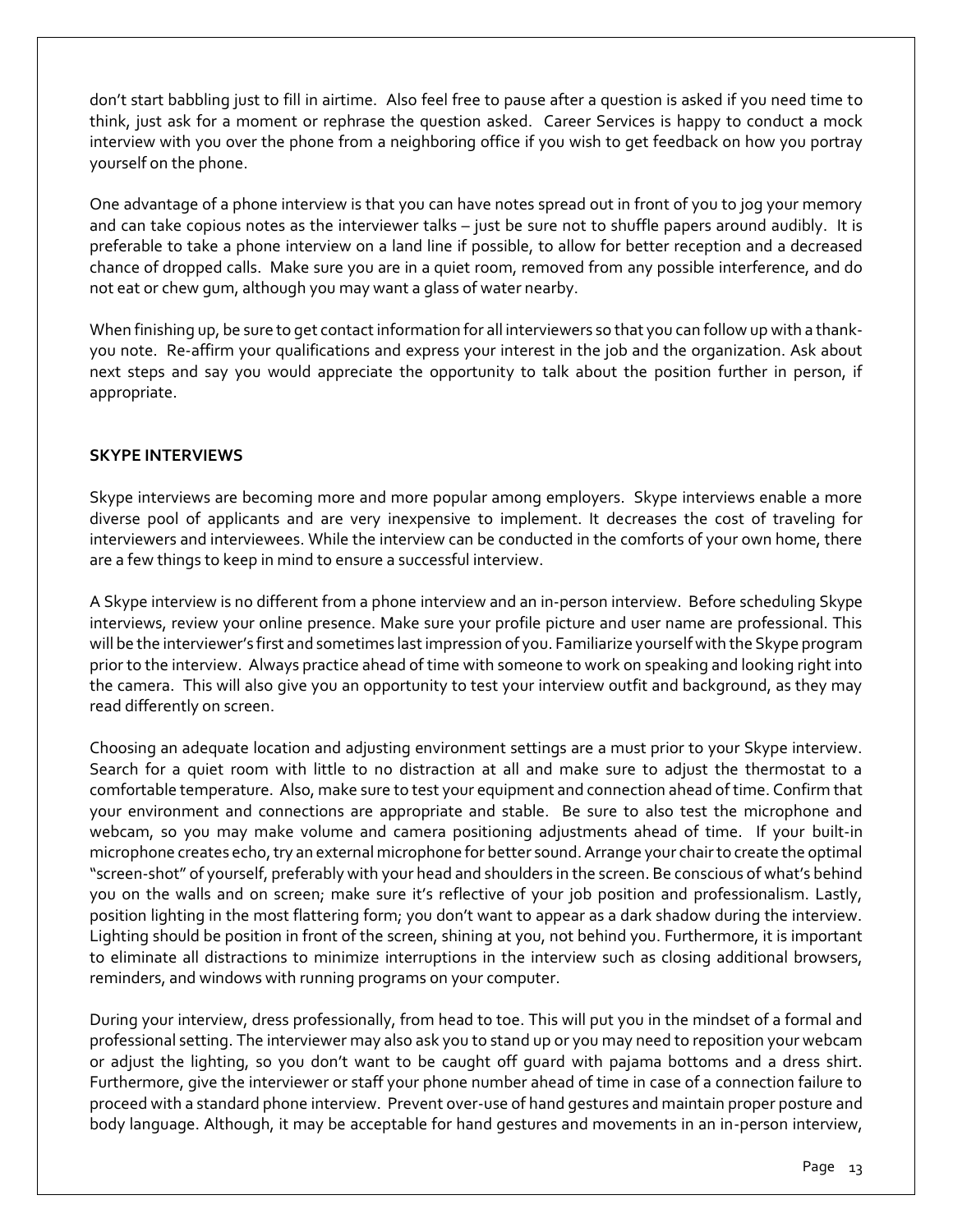over-usage of hand gestures and body movements creates crowding on screen and make you look extremely busy. Despite our natural tendency to look at the interviewer on the screen to make eye contact, make sure you look at the camera instead of the screen. If you find the image of yourself distracting, cover it. Lastly, be engaging and remember to smile during the interview. Be sure to thank the interviewer for their time and ask interviewer for their contact information for follow-ups or any additional questions that you may have.

Use the aforementioned traditional methods to follow-up on an interview. Hand-written cards and emails are acceptable forms to thank them.

## **SPECIAL TIPS FOR INTERNATIONAL STUDENTS**

#### *Cultural norms for interviewing in the U.S.*

Interviewing can often be even more daunting to international students, as cultural norms vary from country to country. Below are some additional tips that may assist you in gaining comfort with the process.

#### *Physical Appearance*

- *Eye contact* In the U.S., eye contact is expected and shows confidence.
- *Handshake* Should be firm to show confidence.
- *Posture* Posture should be relaxed, but not slouched. This again demonstrates confidence and capability.
- *Punctuality* You should plan to arrive 10-15 minutes prior to your appointment. This will allow you time to find the location in a relaxed fashion, make a good impression on the individual who greets you, and demonstrate your eagerness for the position.
- *Attire* Appropriate attire supports your image as a person who takes the interview process seriously and understands the nature of the industry in which you are trying to become employed. Your attire should always be conservative – a suit is best. You should always wear clothing appropriate to the position for which you aspire.

#### *Personal Qualities*

Applicants in the U.S. are expected to be able to:

- $\checkmark$  Promote their own skills. This is not to be taken as boasting, rather it is exhibiting confidence in your abilities based on past performance.
- $\checkmark$  Be aware of their goals, strengths, and weaknesses  $-$  U.S. employers do not want to hear from an applicant that they are willing to do anything, although they do want someone who will have the flexibility to pitch in when needed. Employers are looking to hire someone who *wants*to do the job for which they are interviewing. They are not looking for someone who applied just because there happened to be an opening. You must be able to explain what interests you about the job and *why*.
- $\checkmark$  Communicate their needs and interests directly.
- $\checkmark$  Effectively manage their time.

#### *Communication tips*

If English is not your primary language, you may enhance your communication skills by:

- $\triangleright$  Talking and speaking up in class
- $\triangleright$  Making presentations
- $\triangleright$  Making friends and talking with Americans
- $\triangleright$  Taking communication courses for credit